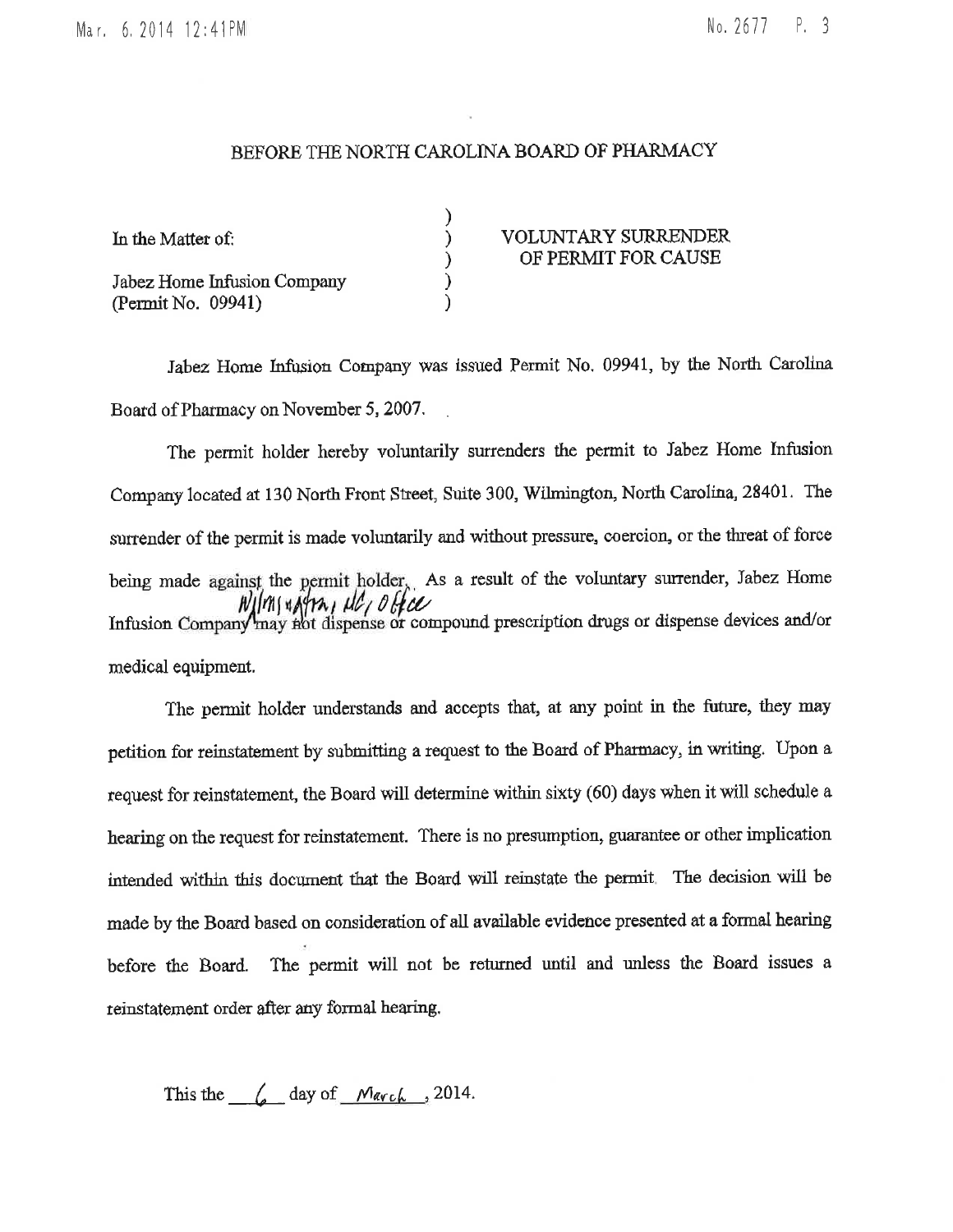Mar. 6. 2014 12:41PM

 $\mathcal{P}_{\mathcal{P}}$  . The contract of  $\mathcal{P}_{\mathcal{P}}$ 

 $\mathcal{O}(\mathcal{O}_\mathcal{O})$  . The set of  $\mathcal{O}(\mathcal{O}_\mathcal{O})$ 

 $\epsilon$ 

Peter Hechiday

 $\sim 10^{11}$  m  $^{-1}$  m  $^{-1}$  m  $^{-1}$  m  $^{-1}$